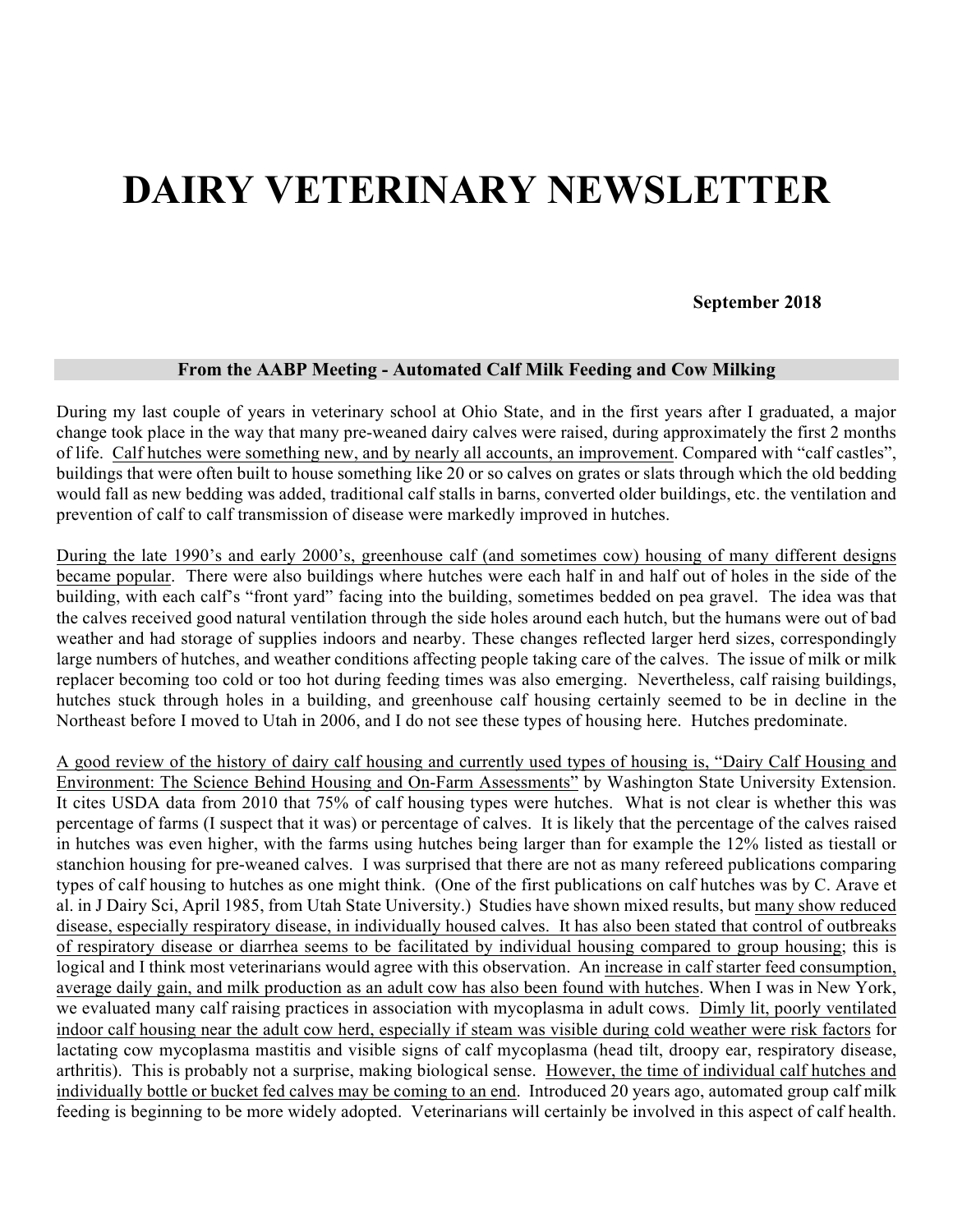At the recent American Association of Bovine Practitioners conference, Marcia Endres gave an excellent review based on her considerable experience with, and polling of dairy producers regarding, automated calf milk feeders and robotic milking. She is at the University of Minnesota, and stated that not all presented was from controlled studies; much of the information is from experience including hers and that of producers and their veterinarians and equipment dealers:

# **Automated calf milk feeding systems**

- Most dairy producers polled said that within the next 20 years we will have no calf hutches or individual bottle or bucket feeding of calf milk because of labor and large numbers of calves per farm.
- The brands of automatic calf milk feeder that she mentioned were Forster-Technik, Holm and Laue, and Urban (Calf Mom®). As with Dr. Endres' talk, this newsletter does not endorse any brand over another.
- Forster-Technik is sold and distributed in the U.S. by DeLaval, GEA, and Lely.
- Milk replacer mixing and cleaning of the machines is essential. (Several YouTube videos of the various milk feeders show milk replacer powder and water being mixed freshly for each calf; at least one manufacturer claims that they have the only brand that completely cleans all hoses between calves).
- The largest number of calves in a group should be 25.
- There should be at least 45 square feet per calf, approximately 7 feet by 7 feet, in each pen.
- Post-pasteurized calf milk should be refrigerated (this agrees with a study we did in 2012 in Utah and Colorado regarding handling of calf milk after pasteurization).
- Standard plate count (SPC) of bacteria greater than 100,000 cfu/ml in calf milk was associated with increased disease, including 81% higher proportion of calves with fever compared with calves fed milk below that level.
- Median SPC with calf feeder milk was 21,000 cfu/ml (the highest numbers of SPC were in trillions).
- Calf milk drinking speed is an important indicator of calf health; slowing down is an early indicator of a sick calf (she did not mention specific rates, and while this parameter is nearly always mentioned in websites about automated feeders, I did not find anything regarding specific numbers or automatic alerts regarding slow drinking by a calf). Those of us who have taken care of calves certainly recognize slower emptying of their milk from a bucket as an early disease sign.

# **Some new information regarding automated (robotic) milking systems**

We covered many aspects of robotic milking in the July 2017 and May 2018 editions of this newsletter. A few more insights from Dr. Endres at the recent AABP conference:

- Pre-fresh heifer robot training boxes, which producers can make themselves or are sold commercially, not only facilitate first calf cows learning to enter milking robots and be milked, but also are associated with 7 pounds of increased milk production per cow per day.
- Sorting gates on entry to or exit from the robotic milking stalls are recommended for diverting cows to treatment pens or other areas.
- One of the best returns on investment as part of automated milking systems is the feed push-up robot that pushes feed up throughout the day and night if desired. They are associated with 10% more milk per cow per day compared to cows fed without them.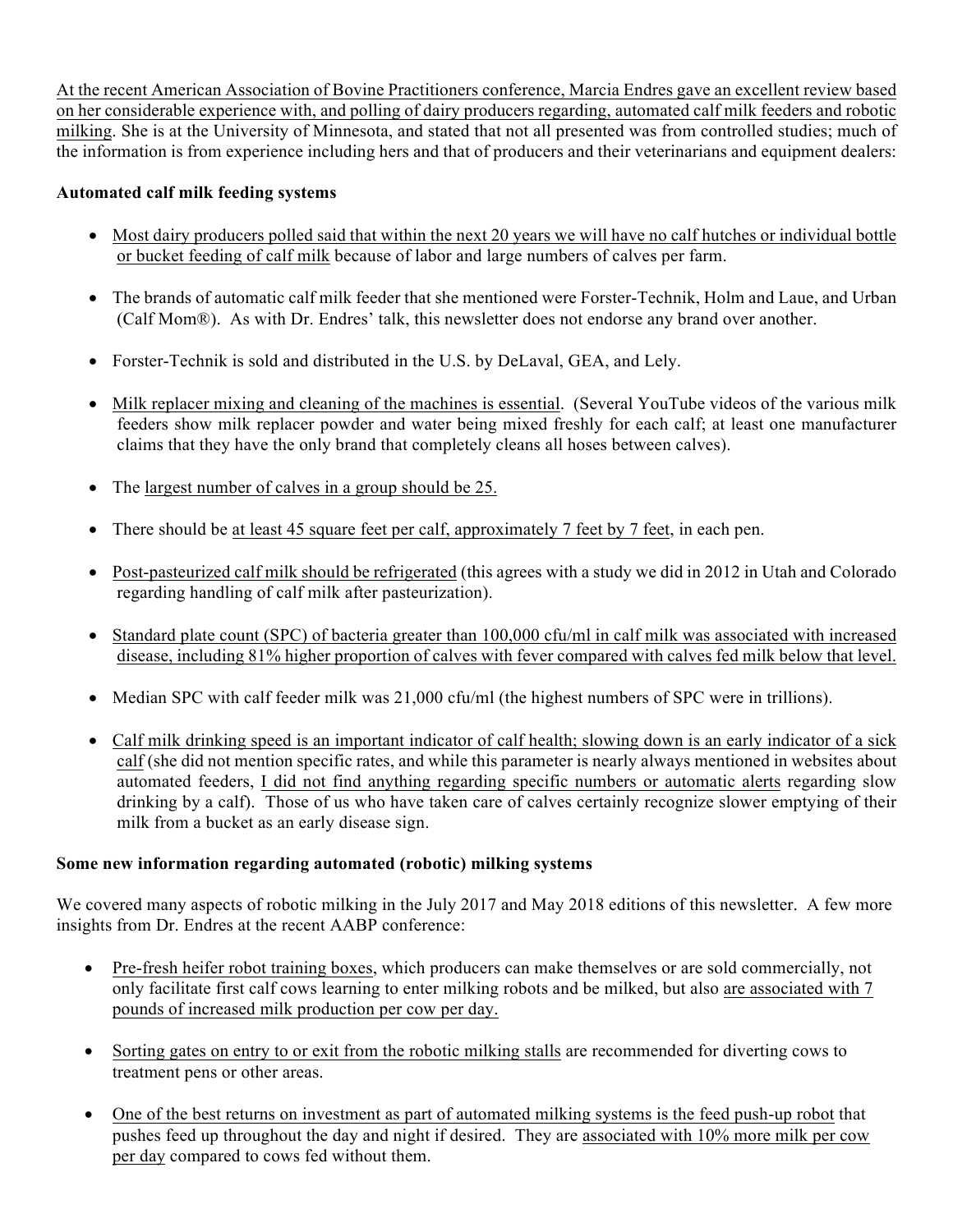## **Acoustic Pulse Therapy for Bovine Mastitis - Update**

In our previous issue, July 2018, I reported on a presentation at the American Dairy Science Association meeting on acoustic pulse therapy (APT), a non-antibiotic treatment for dairy cow mastitis. I did not know when or if they might release a commercial product in the U.S., but I mentioned that they had a patent here. As it happened, there has been a recent release of information about an APT device in the U.S. by Armenta Ltd., from the same group that presented at ADSA. This newsletter as always does not endorse any specific products or brands; I just want to make our readers aware that this new product is either available or seemingly will be soon. Their website includes the statements, "The FDA does not require submission of a 510(k), PMA, or any pre-market approval for devices used in veterinary medicine." and also says that APT "offers - - udder protection during the dry period"; the latter claim surprises me. Evidence for the claims, which I know this group has published on somewhat, details regarding whether it is actually available now, will be sold/distributed only through veterinarians, or directly sold to producers, etc. are not clear from the information I can find at this time.

## **More Milk Processors Going out of Business, Producers Suddenly Losing Their Milk Market**

A disturbing phenomenon that has not been commonplace in my time in the dairy industry is happening, and seems to be occurring at an increasing rate. An established - often in business for 80 years or more - milk processor ceases operation, and producers selling their milk to the business are suddenly without a milk market. This is certainly a concern to veterinarians who count these farm operations as clients and friends. There were several stories reporting on this during spring 2018, affecting all regions of the country including here in the West. One account, by W. Bechtel in Dairy Herd Management May 29, 2018, reported, "Three dairy plants located in different states announced plans to stop processing milk - - . Milk processors in Erie, Penn., Lynn, Mass. and Portland, Ore. all announced in mid-May that operations at their plants would cease." J. Cowdell, an executive director of a bank in Lynn, is quoted, "This came out of the blue - - We had no notice and we were told today this is not a Lynn problem, rather it's the result as a nationwide decrease in milk consumption." The story describes another plant closing that affected "producers in Pennsylvania, Indiana, Kentucky, Tennessee, North Carolina and Ohio". A related story by A. Laca in Farm Journal's MILK, March 6, 2018, states, "Upwards of 80 producers who are patrons of Dean Foods are in search of a new home for their milk come June 1. Dairy Farmers of America, the largest dairy cooperative in the U.S., says they will not be able to rescue those producers." M. Massey, senior vice president and chief of staff at DFA, is quoted, "We are sympathetic to the farmers who have been impacted by this decision and realize it has created a tough situation for them - - We currently face difficult marketing environments, particularly in areas of the Northeast and Mideast, and unfortunately, don't have a market for their milk at this time."

Many internet stories directed toward dairy farmers say that unless dairy producers operate a "huge corporate farm" they are "squeezed out and should sell out as fast as you can". Dairy farmers are now starting GoFundMe campaigns to save their farms, with more than 2,500 producers using the website according to a story published 9/20/18 by R. Barrett in the Milwaukee Journal Sentinel. Related to this phenomenon, something I have written about several times for more than 10 years is now coning to pass. More consumers are not spending the additional money to buy organic milk and dairy products, or are turning to substitutes such as soy "milk" and rice "milk". The organic industry has long been the source of some of the most critical advertising against conventional milk production, implying that it produces "drug laced" and "unhealthy" food. Many consumers who no longer buy organic dairy products are also staying away from conventional dairy products, having been told for years that these are bad for their health and that of their families. 55% of people in a recent survey believe that conventional dairy foods are unhealthy. This is contributing to the decline in fluid milk (and overall) per capita dairy consumption in the U.S., which has fallen 27% since 1970 and 15% since 1990. There is still a large number of websites touting continued growth of the organic milk market, including at the present and projecting for the next 5 years. It is not always easy to tell, but some of these are clearly sites that promote the organic market; certainly these sites showing current growth of sales do not reflect current reality of organic milk sales.

A summary by H. Haddon et al. in Business, January 3, 2018, states, "Grocery stores that rushed to stock organic milk have eased purchases and allotted more dairy-case space to plant-based alternatives. Dairy cooperatives are